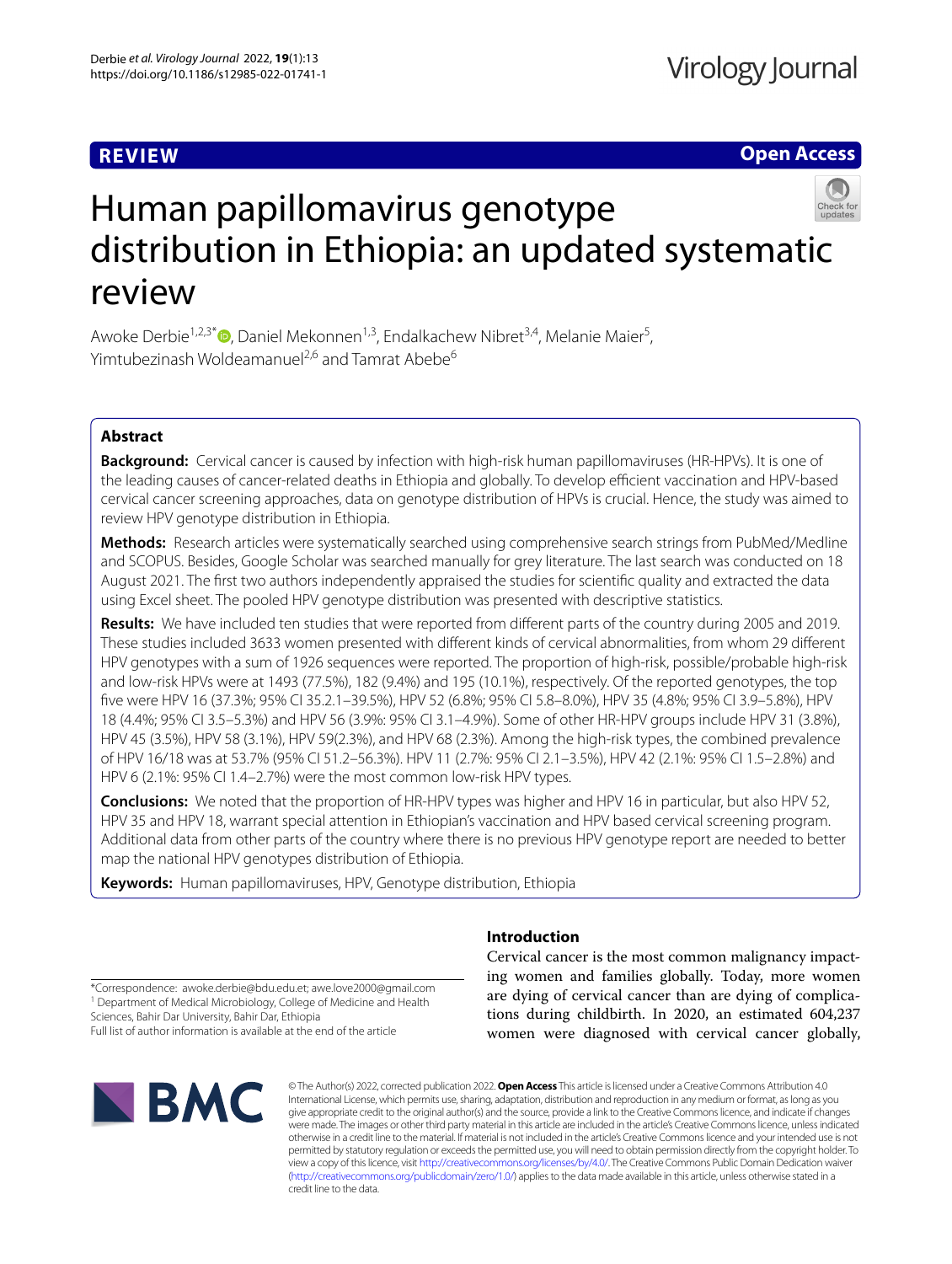representing 6.5% of all female cancers. In same year, the disease killed an estimated 341,843 women, 90% of whom were in less-developed regions of the world, where access to prevention, screening, and treatment services are severely limited [[1\]](#page-6-0). In 2030, the annual number of new cases and death from cervical cancer has been projected to increase to 700, 000 and 400, 000, respectively  $[2, 3]$  $[2, 3]$  $[2, 3]$  $[2, 3]$  $[2, 3]$ . The global burden of cervical cancer (close to 90%) occurs in developing countries. The highest burden was reported in sub-Saharan lacking well-organized screening and Human papillomavirus (HPV) vaccination programs [\[2](#page-6-1), [4–](#page-6-3)[6](#page-6-4)].

Cervical cancer imposes an enormous burden in Ethiopia. The incidence and prevalence of the disease are increasing because of the growth and aging of the population, as well as an increasing prevalence of well-established risk factors [[7\]](#page-6-5). According to the international agency for research on cancer assessments, the estimated number of new cervical cancer cases was 7500 in 2020 and it will be increased to 15,300 in 2040 in Ethiopia. Similarly, the mortality from the disease will increase from 5340 in 2020 to 11,000 in 2040 yearly [[3\]](#page-6-2). Cervical cancer is becoming a major cause of morbidity and mortality among women in Ethiopia as the country cannot sustain proven cervical cancer prevention strategies [[6\]](#page-6-4).

Etiologically>99% of cervical cancer cases are associated with genital infection with High-Risk type HPV infections. It is the most common viral infection of the reproductive tract  $[8, 9]$  $[8, 9]$  $[8, 9]$  $[8, 9]$  $[8, 9]$  that most women are experience soon after they become sexually active [[10\]](#page-6-8). Persistent infection with HR-HPV is the primary cause of cervical cancer [[11](#page-6-9), [12](#page-7-0)]. More than 200 diferent HPVs have been characterized and completely sequenced to date. Of all types of HPVs, about 30 to 40 are sexually transmitted and infect the genital areas of both men and women [[13–](#page-7-1)[17](#page-7-2)]. HPVs are categorized according to their oncogenic potential. The HR-HPV types that include HPV16, 18, 31, 33, 35, 39, 45, 51, 52, 56, 58, 68 and 59. These are considered to be high-risk due to their strong implication in carcinogenesis, particularly the malignant progression of cervical tumors. Some other groups are classifed as potential or probable high risk (pHR) types, including HPV 26, 53, 66, 70, 73, and 82. Studies showed that HPV 16 and 18 are the well-known oncogenic causing>70% of all cervical cancer burdens worldwide [[8,](#page-6-6) [18](#page-7-3), [19\]](#page-7-4).

The recognition of HPVs as a primary etiologic agent for human cancers has increased their medical importance and stimulated research into developing strategies for screening, diagnosis, prevention and treatment of HPV-associated diseases [[20](#page-7-5), [21\]](#page-7-6). Despite the high burden of cervical cancer related morbidity and mortality in Ethiopia, systematically compiled nationwide data on HPV genotypes distribution among Ethiopian women is limited. Therefore, this review was an update of our previous report [\[22\]](#page-7-7) with more additional data describing the genotype distribution of HPVs in Ethiopia, where the fnding would play a great role as an input for optimal vaccination and HPV-based cervical screening strategies.

#### **Objective**

The objective of this review was to describe the genotype distribution of Human papillomaviruses among women with diferent kinds of cervical lesions in Ethiopia.

## **Methods**

## **Eligibility criteria**

We included observational studies that were published on peer-reviewed journals reported in English language irrespective of the year of publication and described the genotypes distribution of HPVs from cervical samples among Ethiopian women irrespective of their age group. Genotype distribution of HPVs was defned as the type of HPV identifed using a molecular method from women with diferent cervical pathologies.

#### **Information sources and search strategy**

This review was done following the Preferred Reporting Items for Systematic Reviews and Meta-Analysis Protocols (PRISMA) guideline [\[23](#page-7-8)]. Articles were systematically and compressively searched in PubMed/ Medline and SCOPUS, the last search was conducted on 18 August 2021. A manual search from the Google scholar was also done for grey literature screening. The search terms were developed in line with the Medical Subject Headings (MeSH) thesaurus using a combination of key terms driven from the review objective. The first two authors (AD and DM) independently searched the articles.

The domains of the search terms were human papillomavirus, HPV, cervical cancer, cervical precancerous lesion, molecular epidemiology, genotype distribution, and Ethiopia. We combined human papillomavirus and cervical cancer/lesions with the Boolean operator "OR", and the result was combined with the other terms with "AND". The complete search strategy for the two databases is given in Additional fle [1.](#page-6-10)

#### **Study selection**

The research papers that have reported the genotypes distribution of HPVs among women with normal cervical cytology, cervical precancerous lesions, and cervical cancer in Ethiopian context were included. Searched articles were directly imported and handled using EndNote X9 citation manager (Thomson Reuters, New York, USA). Based on the PRISMA approach, duplicated articles were excluded, and the titles and abstracts of the remaining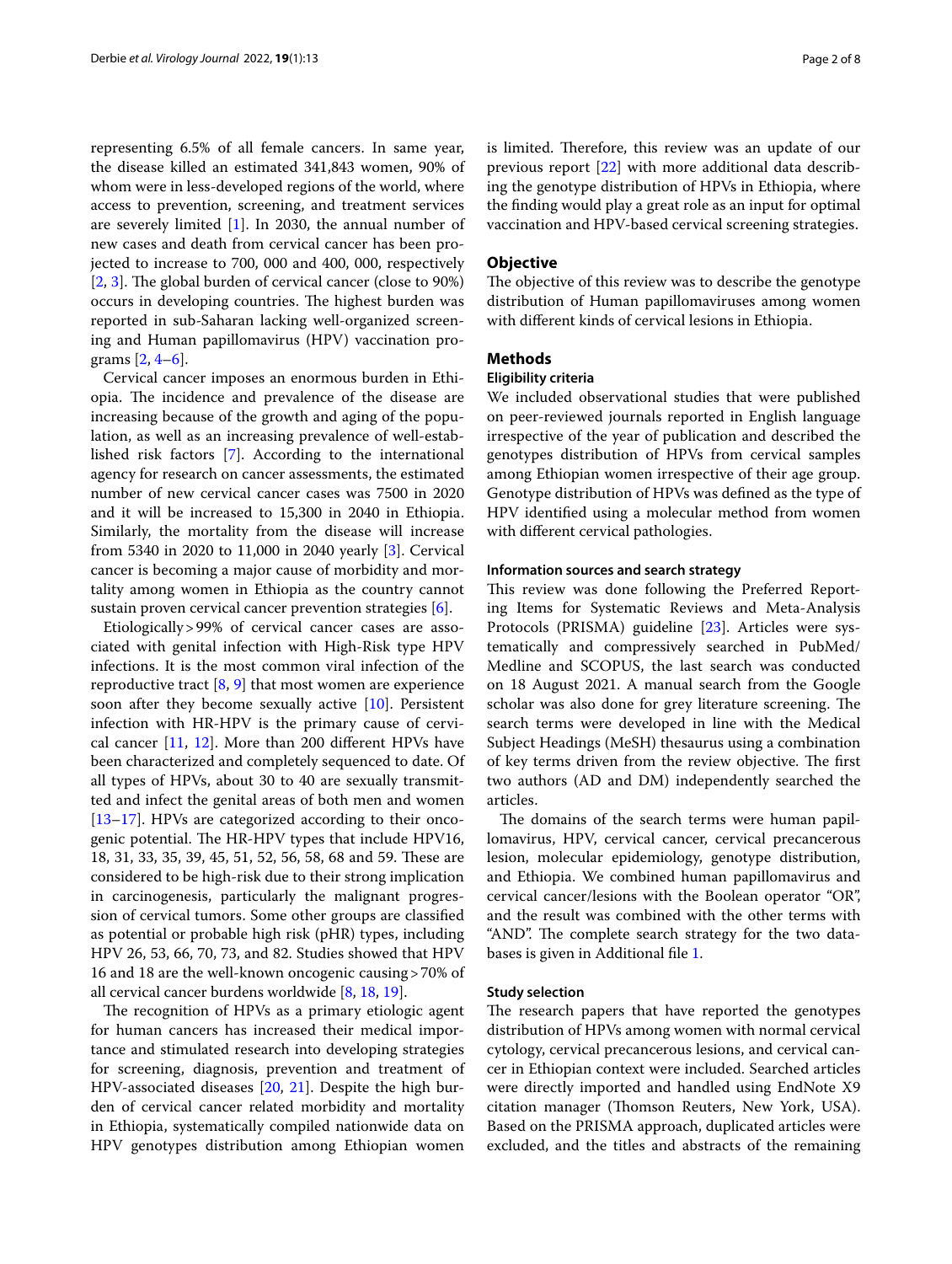papers were screened independently for inclusion in full text evaluation by the frst two authors (AD, DM). Differences between the authors were resolved through discussion.

## **Data collection process and data items**

We used an Excel spreadsheet for data extraction. The frst two authors extracted the data independently. Differences between the two authors with regard to the extracted data were solved through discussion. Data such as the name of the frst author, year of publication, age group of the participants, study area, the total number of women included in the study, and the type of HPVs characterized were extracted from the included articles.

#### **Quality appraisal**

To assess the risk of bias, the two authors independently used the nine items (each score one point) based on the Joanna Briggs Institute (JBI) Critical Appraisal tools [[24\]](#page-7-9) for prevalence studies. Each domain had a score of 1 point. The risk of bias for each individual domain was measured as 'yes', 'no', 'unclear' and 'not applicable'. In this study, 'yes' scored 1 and 'no' score zero. Therefore, the total score ranges from zero to nine, with higher scores indicating higher quality of outcome. We assumed that papers that scored>50% (i.e.  $\geq$  5 of 9 scores) of the weighted value of the tool were considered as good quality. Therefore, based on our assumption, all the included articles scored above 50% positive, and we felt all good quality articles.

## **Data synthesis**

The data extracted from eligible studies were directly logged into a Microsoft Excel spreadsheet for synthesis and presented in terms of (1) the prevalence of HPV from each study, (2) the proportion of HR-HPVs from identifed genotypes, and (3) the proportion of each identifed HPV genotype. A systematic narrative synthesis was provided in which summary results were presented using text, table, and fgure. Counts, ranges, and percentages were used to describe the synthesized data.

## **Results**

#### **Search results**

A total of 42 articles were retrieved and screened for fnal inclusion. After removing the duplicate, 26 were screened by title, then 14 were removed. Consequently, 1 article was removed by abstract and 1 by full text. Finally, a total of 10 studies met our inclusion criteria. The screening was based on the PRISMA flow chart which was adapted from the PRISMA guidelines (Fig. [1](#page-3-0)).

## **Study characteristics**

The included studies were conducted in different parts of Ethiopia (North, Central, Southwest, and South) during 2005 and 2019. The studies recruited 3633 women (age range 15–85 years old) presented with diferent kinds of cervical abnormalities. Two of the studies [\[25](#page-7-10), [26\]](#page-7-11) used paraffin embedded cervical biopsy for HPV DNA detection and genotyping. In eight of the other studies, cervical brushes were taken from woman with diferent kinds of cervix presentations.

In two of the studies [[27](#page-7-12), [28\]](#page-7-13), the study subjects were recruited from the general population from whom the prevalence of HPV detection was 19.9% and 23.3%. In contrast, in the rest of the articles that recruited women with diferent cervical abnormalities, the proportion of HPV detection was between 13.7 and 93%. The description of each study characteristic, together with the reported prevalence of HPV and the proportion of HR-HPV, is presented in Table [1.](#page-4-0)

The included studies used PCR-based but different molecular approaches to characterize the genotype of HPVs. These include Abbott Real-Time HR-HPV PCR [[31\]](#page-7-14), Digene Hybrid Capture 2 HPV DNA test with genotyping Kit HPV GP [[27](#page-7-12)], PCR based HPV DNA detection [[26\]](#page-7-11), Line probe assay (Inno-LiPA) [[30](#page-7-15)], Nested PCR [[32\]](#page-7-16), RIATOL qPCR [[33\]](#page-7-17), GP5+⁄6+HPV PCR with Gel electrophoresis [\[29](#page-7-18)], PCR using  $GP5+/6+$  primers [\[34](#page-7-19)], Reverse line blot hybridization assay [[25\]](#page-7-10) and multiplexed genotyping (MPG) using  $BSGP5+/6+PCR$  technique [\[28](#page-7-13)] (data not shown in Table [1](#page-4-0)).

## **Genotype distribution HPVs in Ethiopia**

In this review 29 diferent HPV genotypes with a sum of 1926 sequences were reported. The proportions of highrisk, possible/probable high-risk and low-risk HPVs were at 77.5% (1493), 9.4% (182) and 10.1% (195), respectively. Among the reported genotypes, the top five were HPV 16 (37.3%; 95% CI 35.2.1–39.5%), HPV 52 (6.8%; 95% CI 5.8–8.0%), HPV 35 (4.8%; 95% CI 3.9–5.8%), HPV 18 (4.4%; 95% CI 3.5–5.3%) and HPV 56 (3.9%: 95% CI 3.1–4.9%). Some of other reported high risk HPV groups include HPV 31 (3.8%), HPV 45 (3.5%), HPV 58 (3.1%), HPV 59 (2.3%), and HPV 68 (2.3%). Among the high-risk types, the combined prevalence of HPV 16/18 was at 53.7% (95% CI 51.2–56.3). From the low risk HPV types, HPV 11 (2.7%:95% CI 2.1–3.5%), HPV 42 (2.1%:95% CI 1.5–2.8%) and HPV 6 (2.1%:95% CI 1.4–2.7%) were predominant. The overall proportion HPV genotypes is presented in Fig. [2](#page-5-0).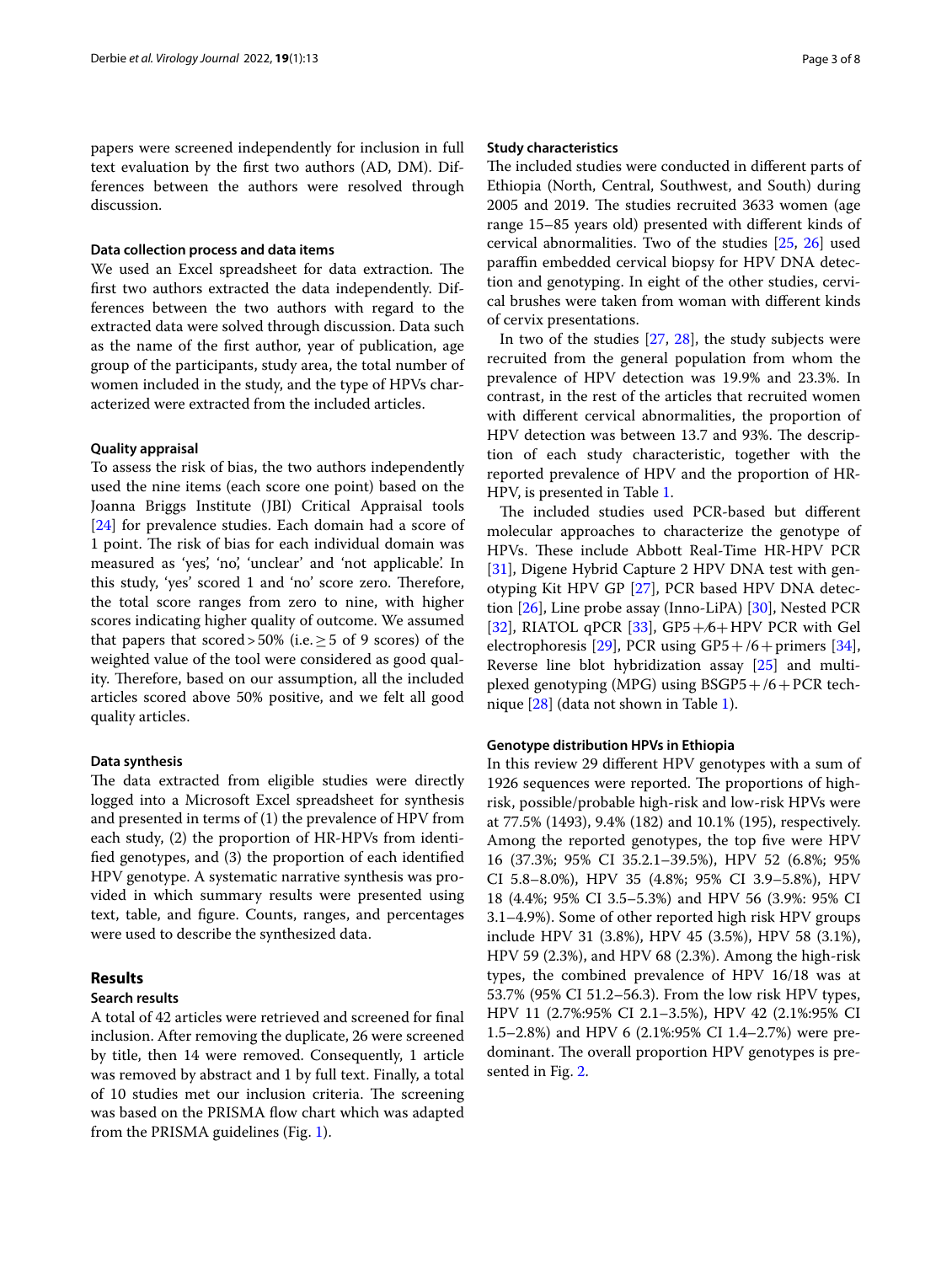

## <span id="page-3-0"></span>**Discussion**

Because of the considerable geographical diferences in the HPV genotype distribution globally, data on HPV genotyping for a specifc nation is important for vaccination and support cervical cancer screening policies to improve the efectiveness of screening programs and reduce overtreatment [\[35](#page-7-20)]. However, currently there is limited data on the countrywide genotype distribution of HPVs in Ethiopia.

In the present review, the detection of HPV among women who were selected from the general population was between 19.9 and 23.2%. Likewise, the prevalence of HPV from woman with diferent kinds of cervical dysplasia was between 13.7 and 93%. A global-based review by Forman et al. showed that the prevalence of HPV was between 11 and 12% (with higher rates, 24%, in sub-Saharan Africa) in women without cervical abnormalities  $[36]$  $[36]$  $[36]$ . The detection of HPV increases in women with cervical pathology in proportion to the severity of the lesions, which supports our fnding. Forman et al., in their global-based review, also reported close to 90% detection of HPV from women with different grades of cervical abnormalities [\[36\]](#page-7-21). In addition, a review by Pend et al. also showed HPV prevalence to be 84.8% from diferent kinds of cervical lesions among Asian women [[37](#page-7-22)].

In our review, the proportions of high-risk, possible/ probable high-risk and low-risk HPVs were at 77.5% (1493), 9.4% (182) and 10.1% (195), respectively. A recent meta-analysis by Ogembo et al. showed that the proportion of HR-HPV was 42.2% in Eastern Africa [\[38](#page-7-23)]. On the contrary, a similar review that report HPV profling from women in India, Bangladesh, Sri Lanka and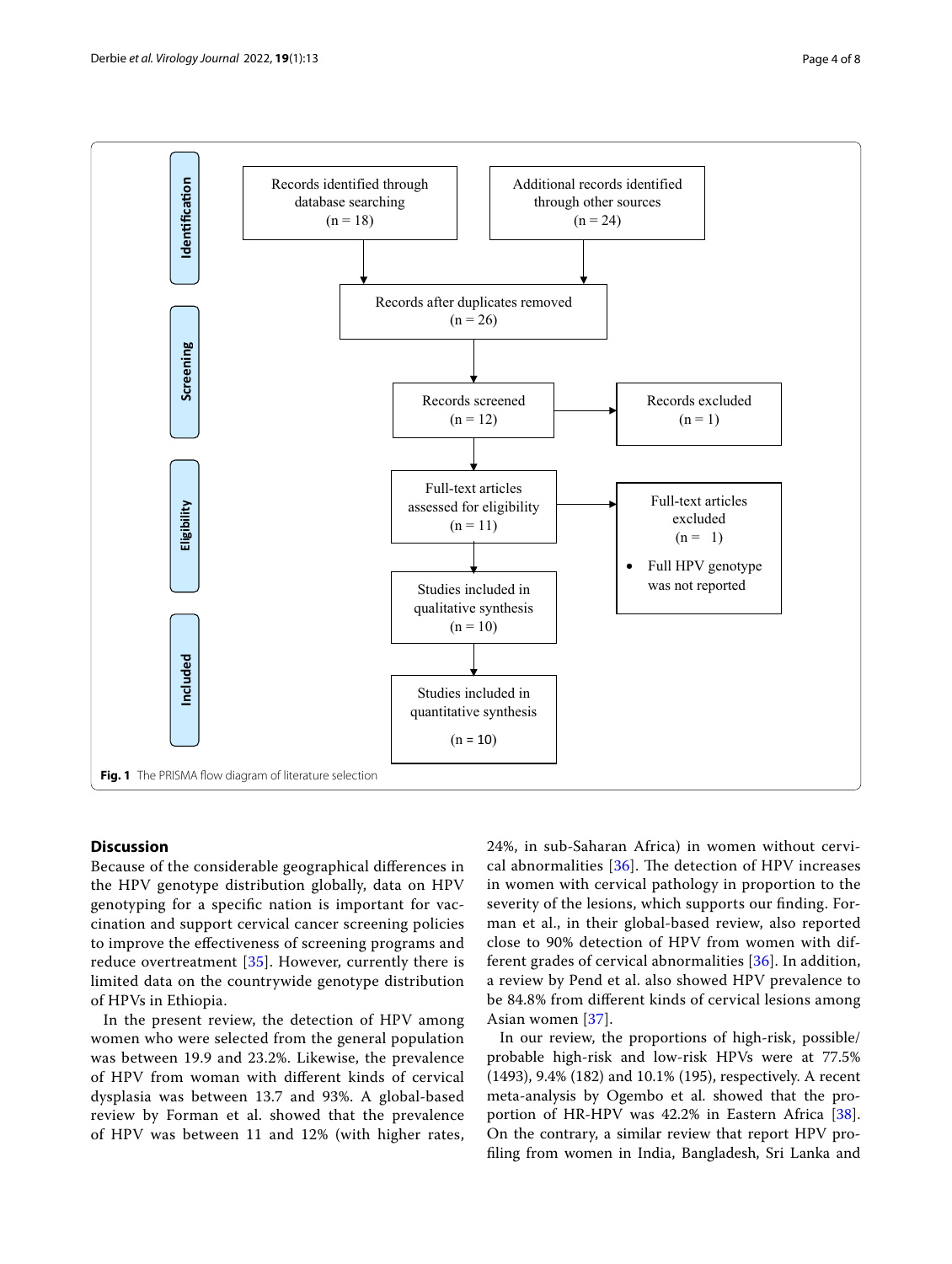| References                | Year | Study area   | <b>Study participants</b>                                       | <b>Number</b><br>of study<br>participants | Age range<br>of the study<br>participants | Prevalence<br>of HPV: n<br>(%) | Proportion of<br>HR-HPVs: $n$ $%$ |
|---------------------------|------|--------------|-----------------------------------------------------------------|-------------------------------------------|-------------------------------------------|--------------------------------|-----------------------------------|
| Abate et al. [25]         | 2013 | Addis Ababa  | Paraffin embedded cervical<br>biopsy                            | 170                                       | $21 - 85$                                 | 149 (93)                       | 139 (93.5)                        |
| Bekele et al. [29]        | 2010 | Jimma        | Women with cervical<br>dysplasia                                | 132                                       | $32 - 65$                                 | 82 (67.8)                      | 82 (100)                          |
| Leyh-Bannurah et al. [27] | 2014 | Atta         | Women who visited the<br>gynecological outpatient<br>department | 537                                       | $15 - 64$                                 | 107 (19.9)                     | 86 (80.4)                         |
| Mihret et al. [30]        | 2014 | Addis Ababa  | Women having different cer-<br>vical intraepithelial neoplasia  | 20                                        | $23 - 60$                                 | 17(85)                         | 17 (100)                          |
| Ali et al. [31]           | 2015 | Addis Ababa  | Women who came for any<br>gynecological visit                   | 366                                       | $18 - 68$                                 | 50 (13.7)                      | 50(13.7)                          |
| Fenta et al. [26]         | 2005 | Gondar       | Women who visited the<br>gynecology outpatient dep't            | 537                                       | $15 - 64$                                 | 10(19.9)                       | 86(16.0)                          |
| Wolday et al. [32]        | 2009 | Addis Ababa  | Women attending the out-<br>patient clinic                      | 233                                       |                                           | 161(69.1)                      | 134 (83.2)                        |
| Haile et al. [33]         | 2016 | Adama        | Women above 20 years old                                        | 83                                        | $21 - 65$                                 | 15(22.7)                       | 12(18.2)                          |
| Genbremariam et al. [34]  | 2016 | NW* Ethiopia | Women visiting gynecology<br>clinics                            | 915                                       | $18 - 72$                                 | 310 (33.9)                     | 172(55.5)                         |
| Teka et al. [28]          | 2019 | Butajira     | Women aged 30-49 years                                          | 893                                       | $30 - 49$                                 | 207 (23.2)                     |                                   |

<span id="page-4-0"></span>

| <b>Table 1</b> Characteristics of the included studies, 2005-2019 |  |
|-------------------------------------------------------------------|--|
|-------------------------------------------------------------------|--|

\*NW, North-west

Nepal reported the proportion of HR-HPV types at 97% [[39\]](#page-7-24). The difference might be due to population and geographic variations. The predominantly identified genotypes were HPV 16 (37.3%), HPV 52 (6.8%), HPV 35 (4.8%), HPV 18 (4.4%) and HPV 56 (3.9%). Some of other high-risk HPV groups include HPV 31 (3.8%), HPV 45 (3.5%), HPV 58 (3.1%), HPV 59 (2.3%), and HPV 68  $(2.3%)$ . These findings are essentially necessary to predict how HPV vaccination and HPV-based screening will impact cervical cancer prevention in Ethiopia. This infers that further HPV vaccine studies in Ethiopia should mainly target the frst few predominant genotypes [\[22](#page-7-7)].

Based on similar review reports in diferent parts of the globe, the genotype distribution of HPVs in diferent countries from diferent kinds of cervical lesions is presented in Table [2](#page-5-1) for comparison.

As it is indicated in the table, HPV 16 is the most common genotype consistently reported globally as an important cause of cervical abnormalities. Variation in the other types of HPV genotype distribution across the above studies is likely attributable to diferences in population, the severity of cervical lesions, age at screening initiation, frequency, coverage, and follow-up rates of women with cervical abnormalities [\[22,](#page-7-7) [43\]](#page-7-25). Besides, the diference might also be associated with ethnic diferences, geographical locations and the sexual behavior of their male partners [\[44](#page-7-26)[–46\]](#page-7-27).

Among HR-HPV groups HPV 16 and 18 are commonly implicated in cervical malignancies globally. In this review, the combined prevalence of HPV 16/18 was at 53.7%. Similarly, a review by Ogembo et al. showed that HPV16/18 was 45.1% from high-grade cervical lesions and 67.7% of invasive cervical cancer among African women [[38\]](#page-7-23). Among HPV positive cases, the co-prevalence of HPV 16/18 was reported diferently in diferent countries such as; 60% (in Israel) in both pre-neoplastic lesions and cervical cancer [\[41\]](#page-7-28), 87.5% (in Central and Eastern Europe) [[47\]](#page-7-29), 80% (India) among high-grade cervical lesions [[39\]](#page-7-24). In Italy, HPV 16 (64%) and HPV 18 (7%) were frequently reported from women with abnormal cervical cytology [\[48](#page-7-30)]. A review by Guan et al. revealed that HPV 16 positivity increased steeply from normal to high-grade cervical lesions [[49](#page-7-31)]. Accordingly, a vaccine mixes and HPV-based screening tests should always include this genotype although some low-grade cervical lesions associated with certain other HR-HPVs may preferentially progress to cervical cancer [[22,](#page-7-7) [50](#page-7-32)]. Our review would envisage the future impact of broadly identifed genotypes (HPV16, 52 and 35) in vaccination and HPVbased screening in Ethiopia.

The Ethiopian Ministry of Health started vaccinating school girls aged 14 years using Gardasil- $4^{\text{m}}$  (HPV 6, 11, 16, 18) since 2018. HPV-based screening based on the detection of HPV16/18 oncoproteins, and most recently HPV DNA test were employed. This implies that vaccinating girls using Gardasil- $4^{TM}$  and screening women for cervical lesions using HPV16/18 oncoproteins signifcantly reduce the number of girls who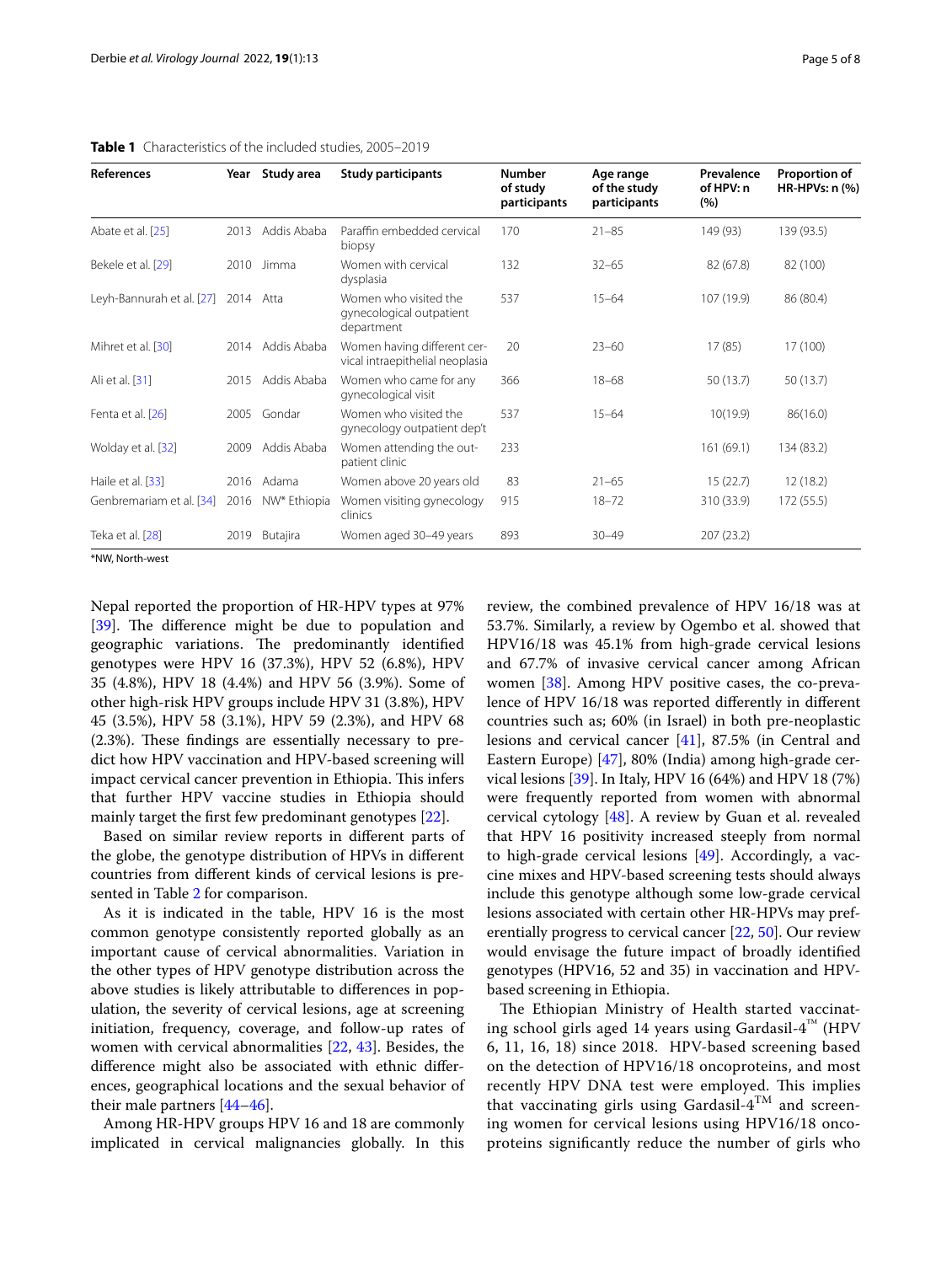

<span id="page-5-1"></span><span id="page-5-0"></span>**Table 2** Comparison of the top five HPV genotypes with (%) distribution in different parts the world.

| Our review report, HPV type (%)                            | Africa [38]   | Asia [37]     | N. America [40] | Israel $[41]$ | <b>Latin America</b><br>and Caribbean<br>[42] |
|------------------------------------------------------------|---------------|---------------|-----------------|---------------|-----------------------------------------------|
|                                                            |               |               |                 |               |                                               |
| HPV 16 (37.3)                                              | HPV 16 (31.2) | HPV 16 (23.9) | HPV 16 (26.3)   | HPV 16 (46.5) | HPV 16 (46.5)                                 |
| HPV 52 (6.8)                                               | HPV 18 (13.9) | HPV 18 (11)   | HPV 31 (11.5)   | HPV 18 (11.3) | HPV 18 (8.9)                                  |
| HPV 35 (4.8)                                               | HPV 31 (8.2)  | HPV 58 (9.4)  | HPV 51 (10.6)   | HPV 31 (7.0)  | HPV 31 (8.0)                                  |
| HPV 18 (4.4)                                               | HPV 33 (10.3) | HPV 56 (6.3)  | HPV 53 (10.2)   | HPV 51 (5.6)  | HPV 58 (8.7)                                  |
| HPV 56 (3.9)                                               | HPV 35 (13.4) | HPV 52 (5.3)  |                 | HPV 45 (4.2)  | HPV 33 (6.5)                                  |
| Number of included studies (total num-<br>ber of subjects) | 71 (17, 273)  | 14 (4198)     | 55 (8308)       |               | 79 (7986)                                     |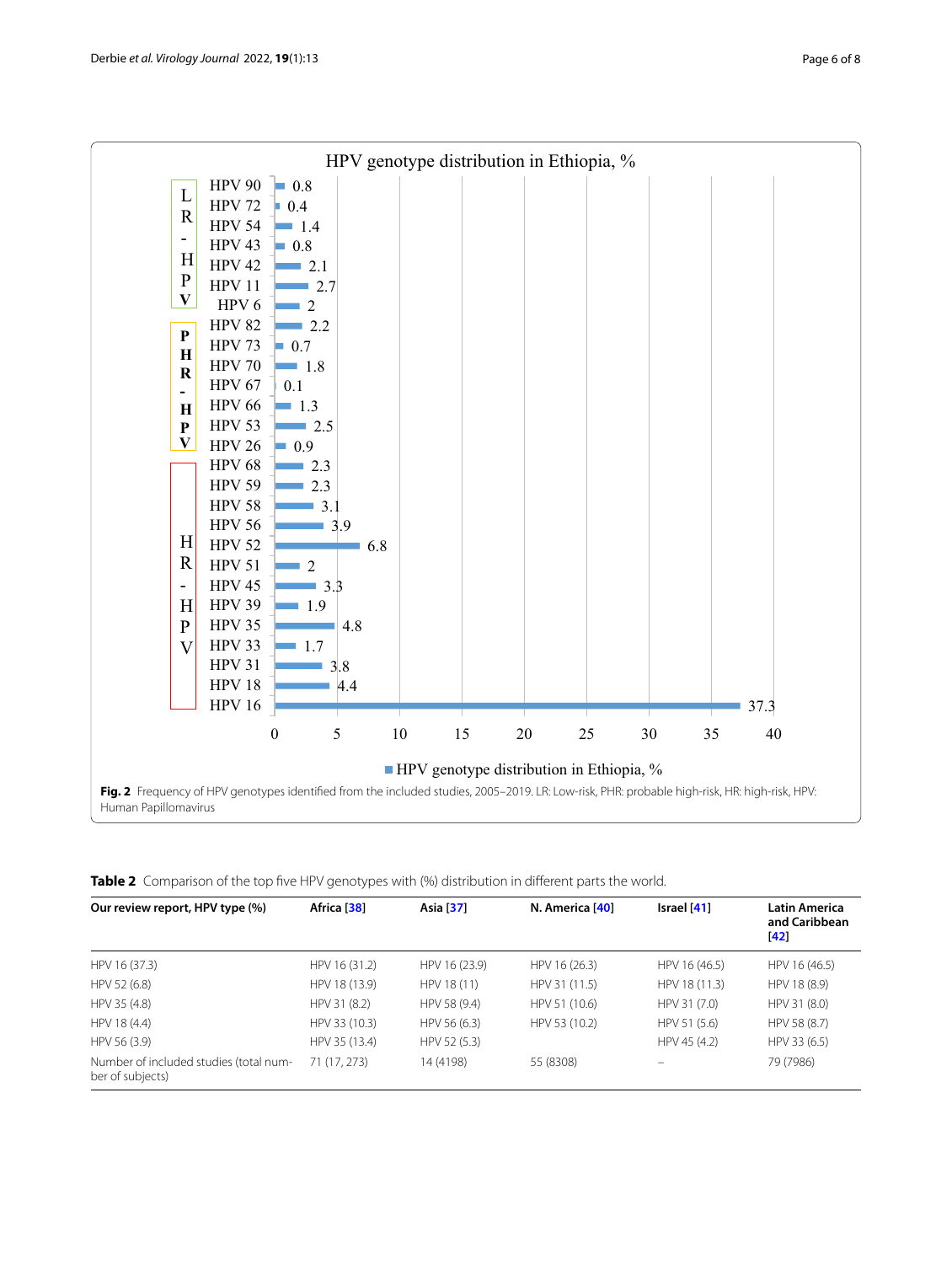might be protected, and women who might be missed by screening, respectively as the important HPV genotypes circulating in the country are not considered very well. Most developed countries are currently using otherwise the nonavalent Gardasil®9 (6, 11, 16, 18, 31, 33, 45, 52, and 58) vaccine that targets close to 90% of all HR-HPVs [[51](#page-7-35)] which is essentially an ideal type of vaccine for Ethiopians as well based our review fnding. However, it might have a fnancial implication.

## **Strength and limitation**

This systematic review will be an important input to revise the current vaccination and HPV-based screening program of Ethiopia. The review includes studies from diferent settings and study participants, which enable us to appreciate a better picture of HPV genotypes distribution in Ethiopia. However, the review result should be interpreted in light of a few limitations. Because of the absence of studies from some parts of the country, our fnding could compromise to gain the overall picture of the HPV genotype distribution in overall Ethiopia. The other possible shortcoming of our review is the variations of HPV genotyping methods and the study participants included by the studies.

## **Conclusions**

In this review, HR-HPV genotypes were predominantly identifed from diferent kinds of cervical samples. HPV 16 in particular, but also HPV 52, 35 and HPV 18, requires special attention while designing vaccination and HPV-based cervical cancer screening programs in Ethiopia. Additional data are needed to strengthen this fnding and emphasize the nationwide HPV map to broadly introduce, implement and sustain efective cervical cancer prevention and control programs in the country.

## **Supplementary Information**

The online version contains supplementary material available at [https://doi.](https://doi.org/10.1186/s12985-022-01741-1) [org/10.1186/s12985-022-01741-1](https://doi.org/10.1186/s12985-022-01741-1).

<span id="page-6-10"></span>**Additional fle 1**. Search strategy.

#### **Acknowledgements**

Authors are delighted to thank Bahir Dar and Addis Ababa Universities and the CDT-Africa for the opportunity.

#### **Authors' contributions**

AD and TA conceived the review topic and objectives. AD and DM participated in the study selection and data extraction. EN, MM, YW and TA reviewed the manuscript critically for its scientifc content. All authors read and approved the fnal manuscript.

## **Funding**

We have received no fund for this particular review.

#### **Availability of data and materials**

All the generated data in this review are included in the manuscript. The data Excel sheet can be shared upon the request of the principal investigator.

#### **Declarations**

#### **Ethics approval and consent to participate**

Not applicable (NA) as this is a systematic review.

#### **Consent for publication**

Not applicable.

#### **Competing interests**

Authors declare that they have no competing interests.

#### **Author details**

<sup>1</sup> Department of Medical Microbiology, College of Medicine and Health Sciences, Bahir Dar University, Bahir Dar, Ethiopia. <sup>2</sup> Centre for Innovative Drug Development and Therapeutic Trials for Africa (CDT-Africa), Addis Ababa University, Addis Ababa, Ethiopia. <sup>3</sup> Department of Health Biotechnology, Institute of Biotechnology, Bahir Dar University, Bahir Dar, Ethiopia. <sup>4</sup>College of Science, Bahir Dar University, Bahir Dar, Ethiopia. <sup>5</sup> Department of Diagnostics, Institute of Virology, Leipzig University Hospital, Leipzig, Germany. <sup>6</sup>Department of Medical Microbiology, Immunology and Parasitology, College of Health Sciences, Addis Ababa University, Addis Ababa, Ethiopia.

#### Received: 1 November 2021 Accepted: 4 January 2022 Published online: 15 January 2022

#### **References**

- <span id="page-6-0"></span>1. Sung H, et al. Global cancer statistics 2020: GLOBOCAN estimates of incidence and mortality worldwide for 36 cancers in 185 countries. CA Cancer J Clin. 2021;71(3):209–49.
- <span id="page-6-1"></span>2. Hull R, et al. Cervical cancer in low and middle-income countries. Oncol Lett. 2020;20(3):2058–74.
- <span id="page-6-2"></span>3. Cancer, W.I.A.f.R.o. Cancer tomorrow: estimated number of cervical cancer incidence and mortality in Ethiopia. 2020 [cited 2021 27 March]; Available from: [https://gco.iarc.fr/tomorrow/en/dataviz/isotype?cancers](https://gco.iarc.fr/tomorrow/en/dataviz/isotype?cancers=23&single_unit=500&populations=231&group_populations=1&multiple_populations=1&sexes=0&types=1&age_start=0)=23& single\_unit=500&populations=[231&group\\_populations](https://gco.iarc.fr/tomorrow/en/dataviz/isotype?cancers=23&single_unit=500&populations=231&group_populations=1&multiple_populations=1&sexes=0&types=1&age_start=0)=1&multiple\_ populations=1&sexes=0&types=1&age\_start=0.
- <span id="page-6-3"></span>4. [WHO. Integrated Africa Cancer Factsheet Focusing](https://gco.iarc.fr/tomorrow/en/dataviz/isotype?cancers=23&single_unit=500&populations=231&group_populations=1&multiple_populations=1&sexes=0&types=1&age_start=0) on Cervical Cancer. 2014 [cited 2018 3 Oct ]; Available from: [http://www.who.int/pmnch/](http://www.who.int/pmnch/media/events/2014/africa_cancer_factsheet.pdf) [media/events/2014/africa\\_cancer\\_factsheet.pdf](http://www.who.int/pmnch/media/events/2014/africa_cancer_factsheet.pdf).
- 5. Bray F, et al. Global cancer statistics 2018: GLOBOCAN estimates of incidence and mortality worldwide for 36 cancers in 185 countries. CA Cancer J Clin. 2018;68(6):394–424.
- <span id="page-6-4"></span>6. De Vuyst H, et al. The burden of human papillomavirus infections and related diseases in sub-saharan Africa. Vaccine. 2013;31(5):F32-46.
- <span id="page-6-5"></span>7. WHO. Global strategy to accelerate the elimination of cervical cancer as a public health problem 2020 [cited 2020 26 March]; Available from: [https://apps.who.int/iris/bitstream/handle/10665/336583/9789240014](https://apps.who.int/iris/bitstream/handle/10665/336583/9789240014107-eng.pdf) [107-eng.pdf.](https://apps.who.int/iris/bitstream/handle/10665/336583/9789240014107-eng.pdf)
- <span id="page-6-6"></span>8. WHO, Guidelines for screening and treatment of precancerous lesions for cervical cancer prevention. 2013: World Health Organization, 20 Avenue Appia, 1211 Geneva 27, Switzerland.
- <span id="page-6-7"></span>9. Kambouris M, Chini V, Daskalaki A. HPV detection and genotyping using the Luminex xMAP Technology. 2010 [cited 2018 15 Nov]; Available from: <http://www.irma-international.org/viewtitle/40440/>.
- <span id="page-6-8"></span>10. Maine D, Hurlburt S, Greeson D. Cervical cancer prevention in the 21st century: cost is not the only issue. Am J Public Health. 2011;101(9):1549–55.
- <span id="page-6-9"></span>11. Santos-Lopez G, et al. General aspects of structure, classifcation and replication of human papillomavirus. Rev Med Inst Mex Seguro Soc. 2015;53(2):S166–71.